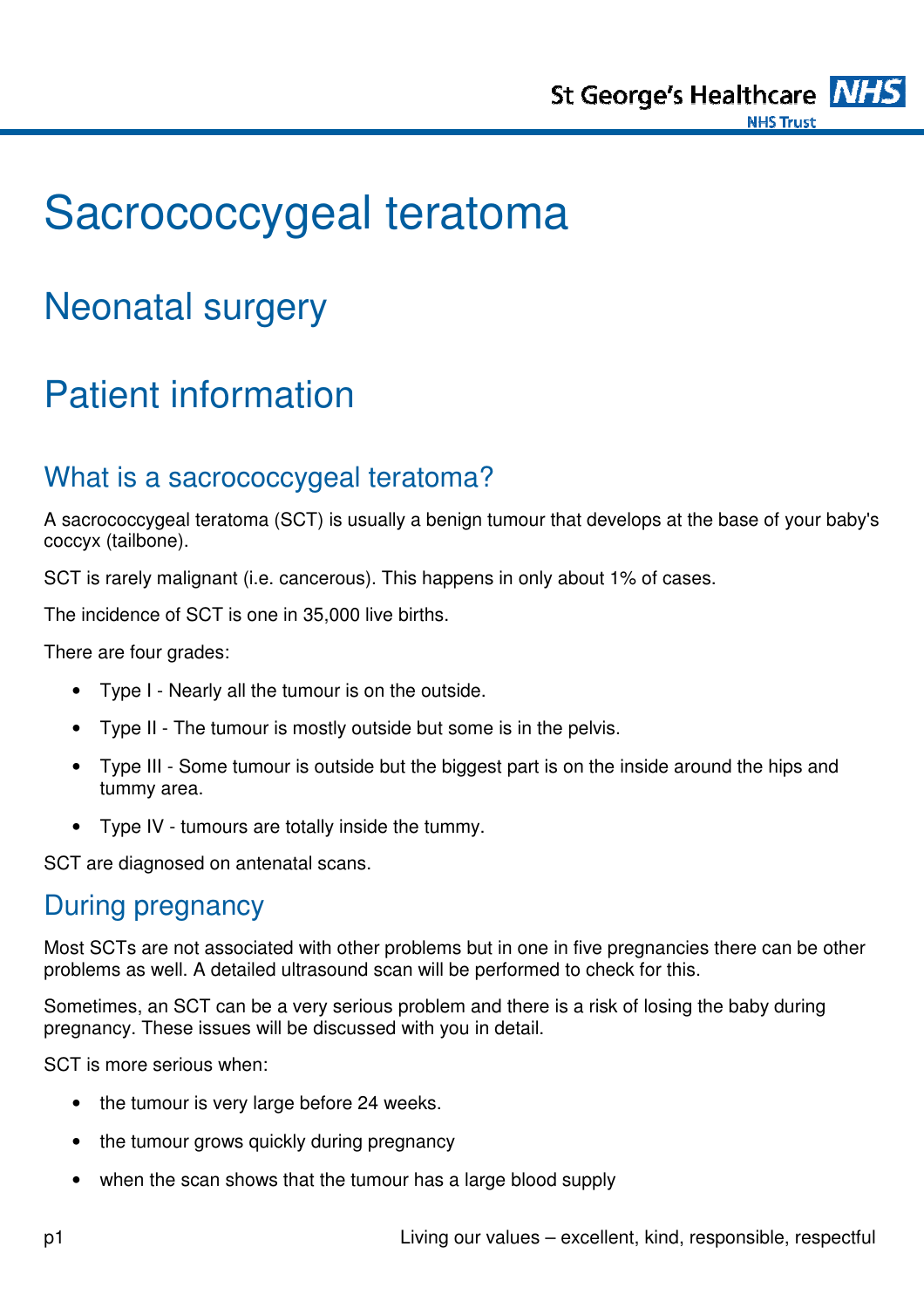• when heart failure develops as a result of the tumour's large blood supply.

The outcome for babies with these features is sadly very poor and often the baby will die. This happens in about 15% of babies with SCT.

For this reason you will need regular ultrasound scans to measure the growth of the baby and the SCT. These scans will be at least every four weeks (and sometimes may need to be more frequent).

### The birth of your baby

Your delivery will be planned at 38 weeks (approx) but in some cases may have to be earlier. Where the SCT is very large, it may be necessary to deliver your baby by caesarean section but this will be discussed in detail with you in the later stage of your pregnancy.

Following the birth, your baby will need to go to the neonatal unit (NNU) and will need to be assessed by the neonatologists (doctors specialising in the care of newborn babies). Your baby will need to have a drip (a cannula) put into a vein to receive intravenous fluids as it may not be possible to feed your baby straight away.

If you cannot feed your baby and you wish to breast feed, the nursing staff will teach you how to express and store your milk to feed to your baby when they are ready.

### How is it treated?

The tumour is removed by surgery. Your baby will be seen by a Paediatric Surgeon. Your baby may need further radiological examinations (X-rays, ultrasound and possibly MRI) before surgery. The operation to remove the tumour might be complicated. As the tumour is very vascular (has a good blood supply), it is possible that the operation itself can cause blood loss and carries a small risk of the baby not surviving the operation. Also because of the position of the tumour the operation to remove it may cause some damage to the nerves to the bowel or bladder. This is more common when a tumour is mostly intra-abdominal (Types III and IV).

Your baby will come back to the NNU and will be ventilated (attached to a machine to help them breathe) and connected to monitors to check their breathing, heart rate and oxygen levels. They will be given pain relief if needed, so they feel comfortable. You will be able to visit as soon as your baby is settled back on the ward. Your baby will be closely monitored after their operation.

As your baby recovers and wakes up, within a few days they will be able to have some milk feeds. Once they are feeding and gaining weight they can be discharged home.

#### Long term and follow-up

Following discharge from the ward there will be regular check-ups in order to monitor your baby's progress. Your baby will be seen in the outpatient's department. It may be possible for this follow up to take place in your local hospital.

Following an operation there is always a small risk of a future obstruction occurring. If your baby has a bilious (green) vomit or a distended (swollen) tummy, medical advice should be sought.